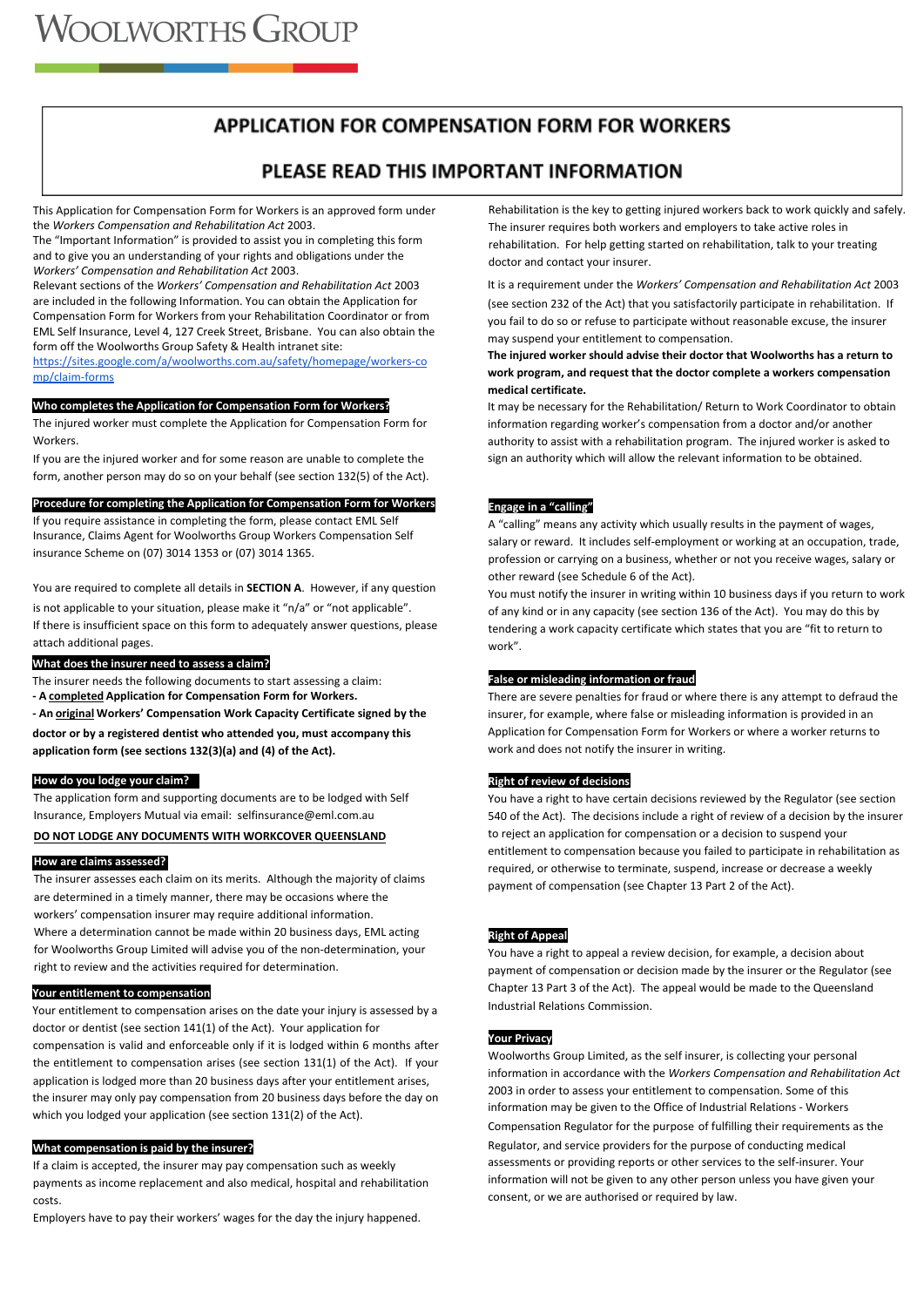| <b>APPLICATION FOR COMPENSATION FORM FOR WORKERS</b>                                                                                                                                                                                                                                       | <b>WORK</b>                                                                                                                                                                                                                                                                                                                                                                                                   |
|--------------------------------------------------------------------------------------------------------------------------------------------------------------------------------------------------------------------------------------------------------------------------------------------|---------------------------------------------------------------------------------------------------------------------------------------------------------------------------------------------------------------------------------------------------------------------------------------------------------------------------------------------------------------------------------------------------------------|
| Application for Compensation Form pursuant to section 132 of the Workers'<br>Compensation and Rehabilitation Act 2003.                                                                                                                                                                     | <b>HOME</b>                                                                                                                                                                                                                                                                                                                                                                                                   |
| SECTION A - To be completed by WORKER                                                                                                                                                                                                                                                      | <b>MOBILE</b>                                                                                                                                                                                                                                                                                                                                                                                                 |
| PLEASE READ THIS IMPORTANT INFORMATION<br>This Application for Compensation Form is an approved form                                                                                                                                                                                       | 11. Email Address                                                                                                                                                                                                                                                                                                                                                                                             |
| under the Workers' Compensation and Rehabilitation Act 2003.                                                                                                                                                                                                                               |                                                                                                                                                                                                                                                                                                                                                                                                               |
| You must complete the entire form. However, if any question is<br>not applicable to your situation, please mark it "n/a" or<br>"not applicable".<br>Miss<br>1. Preferred title<br> Mr<br>Mrs<br>OTH<br>Ms<br>2. Surname or family name<br>3. Former surname or family name (if applicable) | 12. More than one employer<br>Please indicate if you were one or more of the following at the time of your<br>injury, and, if so, state the name of organisation / employer<br>A contractor<br>A director of a corporation<br>A member of a partnership<br>A trustee<br>A volunteer<br>A self-employed individual<br>Employed or self-employed<br>in any job other than the one<br>in which you were injured. |
| 4. Given or first names                                                                                                                                                                                                                                                                    | 13. At the time of injury were you either:<br>(A) Working temporarily in Queensland<br>Yes<br>No<br>(please provide details)                                                                                                                                                                                                                                                                                  |
|                                                                                                                                                                                                                                                                                            |                                                                                                                                                                                                                                                                                                                                                                                                               |
| Female<br>5. Gender<br>Male<br>6. Date of Birth                                                                                                                                                                                                                                            | (B) Working for an interstate/overseas employer<br>Yes<br>No<br>(please provide details)                                                                                                                                                                                                                                                                                                                      |
| 7. Do you require an Interpreter?<br>Yes<br>No<br>8. Present residential address                                                                                                                                                                                                           | 14. Do you receive a benefit from Centrelink / other benefit?<br>No<br>Yes<br>(please provide details)                                                                                                                                                                                                                                                                                                        |
| <b>NO</b>                                                                                                                                                                                                                                                                                  |                                                                                                                                                                                                                                                                                                                                                                                                               |
| <b>STREET</b>                                                                                                                                                                                                                                                                              |                                                                                                                                                                                                                                                                                                                                                                                                               |
| SUBURB/TOWN                                                                                                                                                                                                                                                                                | 15. Worker's bank details - We pay claim and medical reimbursement                                                                                                                                                                                                                                                                                                                                            |
| <b>POSTCODE</b><br><b>TELEPHONE</b>                                                                                                                                                                                                                                                        | payments through electronic funds transfer                                                                                                                                                                                                                                                                                                                                                                    |
|                                                                                                                                                                                                                                                                                            |                                                                                                                                                                                                                                                                                                                                                                                                               |
| 9. Postal address (Postal Service if applicable)<br>(if the same as residential address, write "as above")                                                                                                                                                                                 |                                                                                                                                                                                                                                                                                                                                                                                                               |
| ΝO                                                                                                                                                                                                                                                                                         |                                                                                                                                                                                                                                                                                                                                                                                                               |
| <b>STREET</b>                                                                                                                                                                                                                                                                              | <b>Employer's Details</b>                                                                                                                                                                                                                                                                                                                                                                                     |
| SUBURB/TOWN                                                                                                                                                                                                                                                                                | 15. Employer's name (e.g. Woolworths Supermarkets)                                                                                                                                                                                                                                                                                                                                                            |
|                                                                                                                                                                                                                                                                                            | <b>BUSINESS NAME</b>                                                                                                                                                                                                                                                                                                                                                                                          |
| <b>POSTCODE</b><br><b>TELEPHONE</b>                                                                                                                                                                                                                                                        | NO.                                                                                                                                                                                                                                                                                                                                                                                                           |
| 10. Telephone Number                                                                                                                                                                                                                                                                       | <b>STREET</b>                                                                                                                                                                                                                                                                                                                                                                                                 |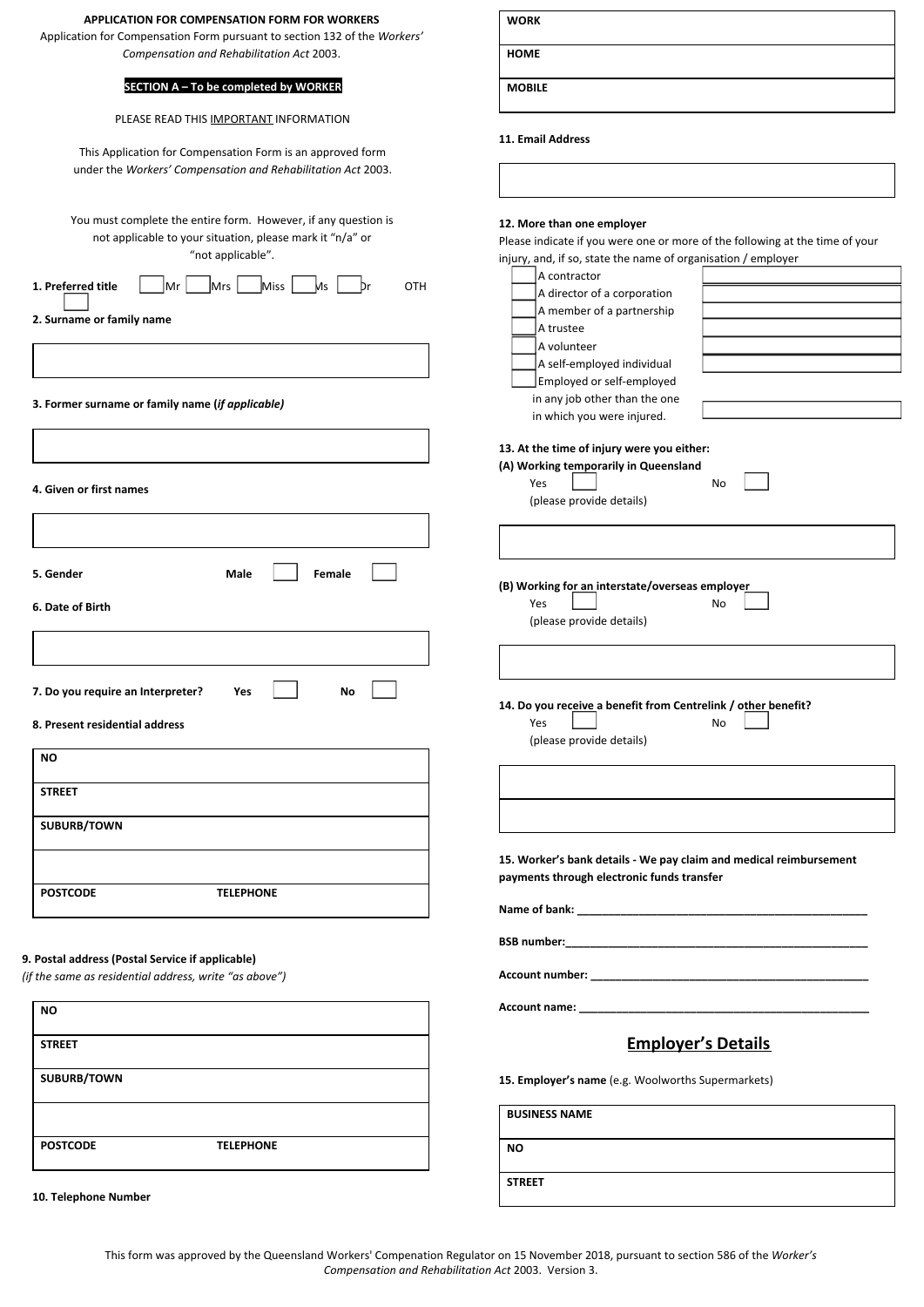| <b>SUBURB/TOWN</b> | <b>POSTCODE</b> |
|--------------------|-----------------|
|--------------------|-----------------|

**TELEPHONE** 

# **Employment Details**

**16. What is your occupation? (Please be specific)**

**17. How long have you been employed with your employer?**

**Years** Months

**18. At the time of your injury, what was the basis of your employment?** I.e. Regular hours, part-time, full-time, casual employment, number of hours per week etc to determine whether "worker".

# **Injury Details**

**19. What is the nature of your injury?** (E.g. cut, strain, fracture, etc)

#### **20. What part of your body is injured?**

(E.g. right index finger, lower back, etc)

#### **21. Where was your injury sustained?**

(E.g. workshop floor, Smith Street, Bulimba)

| <b>PLACE</b>    |  |
|-----------------|--|
| <b>STREET</b>   |  |
| SUBURB/TOWN     |  |
| <b>POSTCODE</b> |  |

## **22. When did your injury occur?**

| <b>DAY</b>                                                        | TIME | am/pm | <b>DATE</b>           |  |  |
|-------------------------------------------------------------------|------|-------|-----------------------|--|--|
| (If the injury occurred over a period of time put O.P.T)          |      |       |                       |  |  |
| 23. Did the injury happen:                                        |      |       |                       |  |  |
| Before work                                                       |      |       | Recess                |  |  |
| After work                                                        |      |       | Over a period of time |  |  |
| During the course<br>of your ordinary<br>work hours               |      |       | Unknown               |  |  |
| 24. If over a period of time, when did you first notice symptoms? |      |       |                       |  |  |

**25. How was the injury sustained?**

**26. Activity at time injury was sustained**

# **Questions 27 - 30 relate to journey claims only**

**27. If a journey claim -** 

**If the injury occurred on your way to or from work, please state your starting time** (if on way to work) **or finishing time** (if on way home from work) **for work that day.**

**TIME am/pm**

**28. Was a motor vehicle/s involved?** 

Yes <u>III</u> No

*(Details of registration number/s, owners of vehicle/s)*

**29. Did the police or ambulance attend the accident?** 

**(***if yes, please supply details of the officer and branch)*

**30. Names, addresses and telephone details of any witnesses.**

| NAME:             |  |
|-------------------|--|
|                   |  |
|                   |  |
| <b>ADDRESS:</b>   |  |
|                   |  |
|                   |  |
| <b>TELEPHONE:</b> |  |
|                   |  |
|                   |  |
| NAME:             |  |
|                   |  |
|                   |  |
| <b>ADDRESS:</b>   |  |
|                   |  |
|                   |  |
|                   |  |
| <b>TELEPHONE:</b> |  |
|                   |  |
|                   |  |

**31. Was the injury reported to your employer or your employer's** 

| representative?<br>Yes | <b>No</b> |
|------------------------|-----------|
| NAME:                  |           |
| <b>POSITION:</b>       |           |
| <b>TELEPHONE:</b>      |           |

This form was approved by the Queensland Workers' Compenation Regulator on 15 November 2018, pursuant to section 586 of the *Worker's Compensation and Rehabilitation Act* 2003. Version 3.